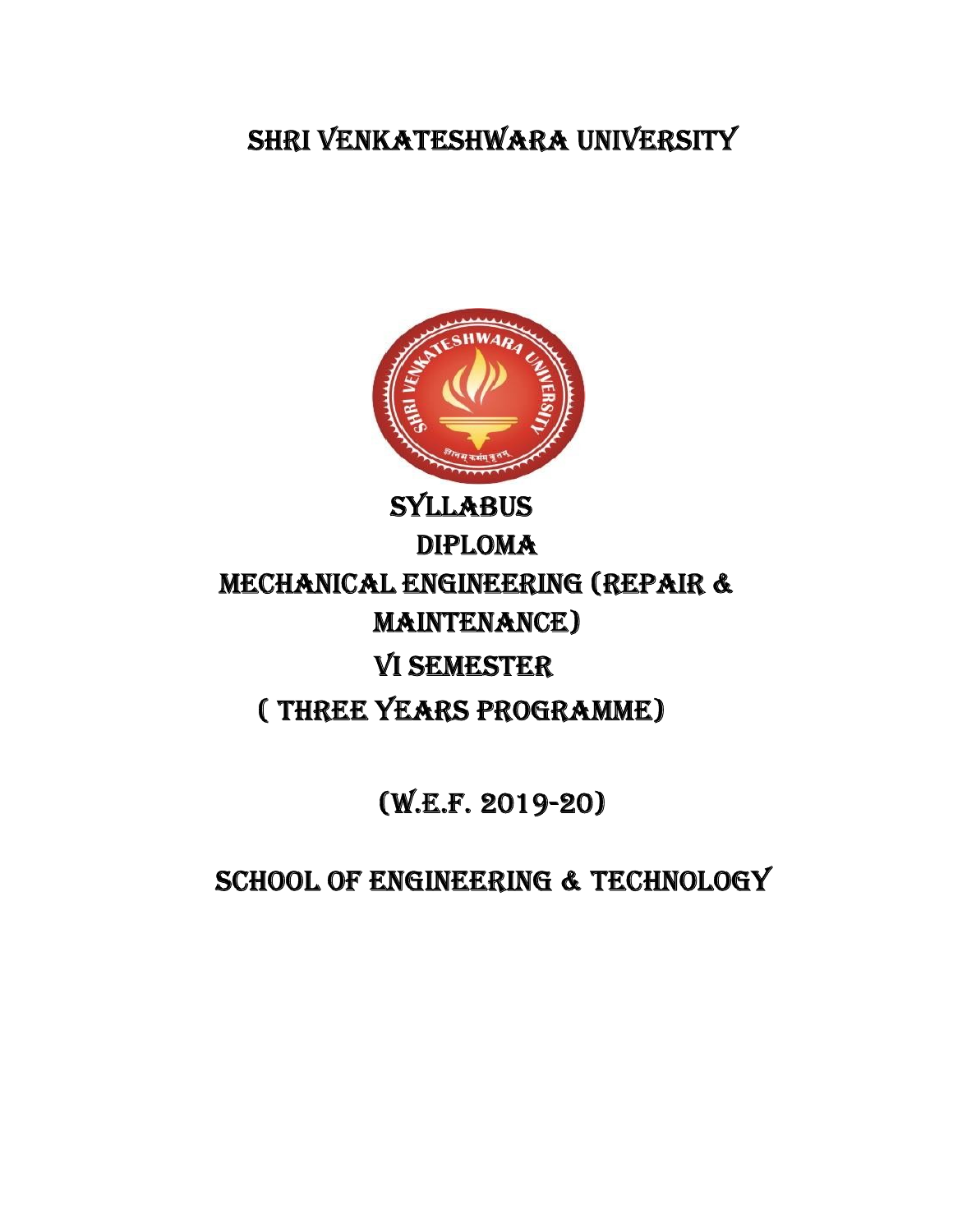| <b>Mechanical Engineering (Repair &amp; Maintenance)</b><br><b>SEMESTER-VI</b> |                                                                       |                                                                |                |                  |                  |                          |           |                   |                                          |          |                          |               |                |
|--------------------------------------------------------------------------------|-----------------------------------------------------------------------|----------------------------------------------------------------|----------------|------------------|------------------|--------------------------|-----------|-------------------|------------------------------------------|----------|--------------------------|---------------|----------------|
|                                                                                |                                                                       |                                                                |                |                  |                  |                          |           |                   |                                          |          |                          |               |                |
| <b>SI</b>                                                                      | Subject                                                               | Subject                                                        |                | <b>Periods</b>   |                  | <b>Evaluation Scheme</b> |           |                   | End                                      |          |                          | <b>Credit</b> |                |
| ٠                                                                              | Codes                                                                 |                                                                |                |                  |                  |                          |           |                   |                                          | Semester |                          | <b>Total</b>  |                |
| N                                                                              |                                                                       |                                                                | L              | T                | $\mathbf P$      | CT                       | <b>TA</b> | <b>Tot</b><br>a l | $\boldsymbol{\mathsf{P}}$<br>$\mathbf S$ | TE       | $\mathbf P$<br>${\bf E}$ |               |                |
| 0.                                                                             |                                                                       |                                                                |                |                  |                  |                          |           |                   |                                          |          |                          |               |                |
| $\mathbf{1}$                                                                   | <b>PAE-601</b>                                                        | Industrial Equipment<br>Maintenance                            | $\overline{3}$ | $\boldsymbol{0}$ | $\overline{0}$   | 20                       | 10        | $30\,$            |                                          | 70       |                          | 100           | $\mathfrak{Z}$ |
| 2                                                                              | <b>PAE-602</b>                                                        | Workshop<br>Organisation& Vehicle<br>Maintenance<br>Management | 3              | $\boldsymbol{0}$ | $\mathbf{0}$     | 20                       | 10        | 30                |                                          | 70       |                          | 100           | 3              |
| $\mathfrak{Z}$                                                                 | <b>PES-666</b>                                                        | Entrepreneurship<br>and Start-ups                              | 3              | $\boldsymbol{0}$ | $\boldsymbol{0}$ | 20                       | 10        | 30                |                                          | 70       |                          | 100           | 3              |
| $\overline{4}$                                                                 | <b>POE-061</b>                                                        | Renewable Energy<br>Technologies                               | 3              | $\boldsymbol{0}$ | $\boldsymbol{0}$ | 20                       | 10        | $\overline{30}$   |                                          | 70       |                          | 100           | 3              |
| 5                                                                              | <b>POE-062</b>                                                        | Disaster Management                                            | $\overline{3}$ | $\boldsymbol{0}$ | $\mathbf{0}$     | 20                       | 10        | 30                |                                          | 70       |                          | 100           | $\mathbf{3}$   |
| 6                                                                              | <b>PPE-611</b>                                                        | Major Project Phase-II                                         | $\overline{0}$ | $\overline{0}$   | 12               |                          |           |                   | 100                                      |          | 100                      | 200           | 6              |
| 7                                                                              | <b>PPE-612</b>                                                        | Seminar                                                        | $\mathbf{1}$   | $\mathbf{0}$     | $\mathbf{0}$     |                          |           |                   | 50                                       |          |                          | 50            | $\mathbf{1}$   |
| 8                                                                              | <b>AUD-111</b>                                                        | <b>Indian Constitution</b>                                     | $\overline{2}$ | $\overline{0}$   | $\mathbf{0}$     |                          |           |                   |                                          |          |                          |               | $\mathbf{0}$   |
|                                                                                |                                                                       |                                                                |                |                  |                  |                          |           |                   |                                          |          |                          |               |                |
|                                                                                | <b>Indian Constitution - Noncredit Mandatory courses</b><br>750<br>22 |                                                                |                |                  |                  |                          |           |                   |                                          |          |                          |               |                |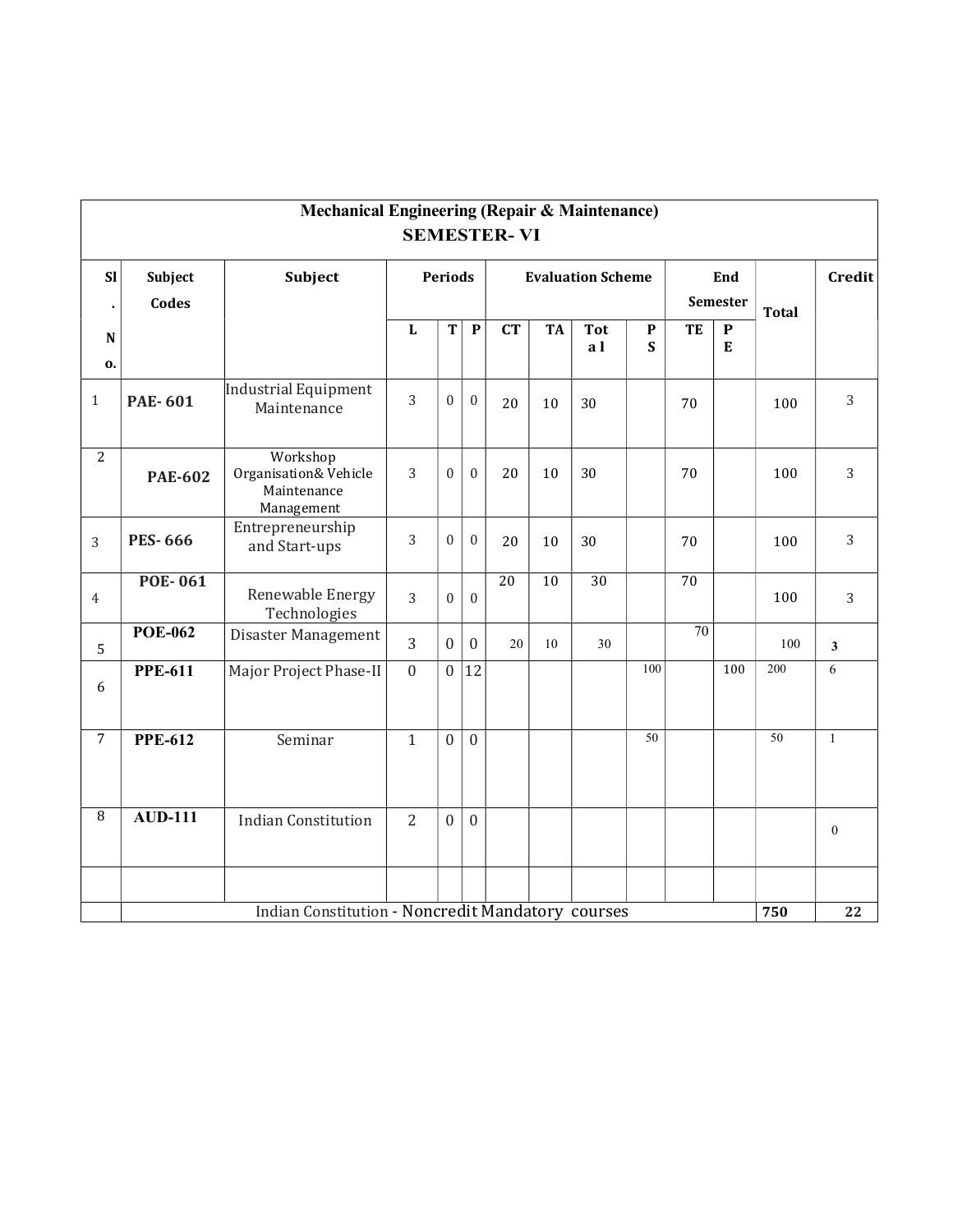| <b>Course Code</b>                 | <b>PES-666</b>                        |
|------------------------------------|---------------------------------------|
| <b>Course Title</b>                | <b>Entrepreneurship and Start-ups</b> |
| <b>Number of Credits</b>           |                                       |
| <b>Prerequisites (Course code)</b> | <b>None</b>                           |
| <b>Course Category</b>             | <b>HS</b>                             |

Course Learning Objectives:

1. Acquiring Entrepreneurial spirit and resourcefulness.

- 2. Familiarization with various uses of human resource for earning dignified means of living.
- 3. Understanding the concept and process of entrepreneurship its contribution and role in the growth and development of individual and the nation.
	- 4. Acquiring entrepreneurial quality, competency, and motivation.
- 5. Learning the process and skills of creation and management of entrepreneurial venture.

# Course Content:

- Unit 1 Introduction to Entrepreneurship and Start Ups
- Definitions, Traits of an entrepreneur, Intrapreneurship, Motivation
- Types of Business Structures, Similarities/differences between entrepreneurs and managers.

Unit 2 – Business Ideas and their implementation

- Discovering ideas and visualizing the business
	- Activity map
	- Business Plan

Unit 3 – Idea to Start-up

- Market Analysis Identifying the target market,
- Competition evaluation and Strategy Development,
	- Marketing and accounting,
		- Risk analysis

# Unit 4 – Management

- Company's Organization Structure,
- Recruitment and management of talent.
- Financial organization and management

Unit 5 - Financing and Protection of Ideas

• Financing methods available for start-ups in India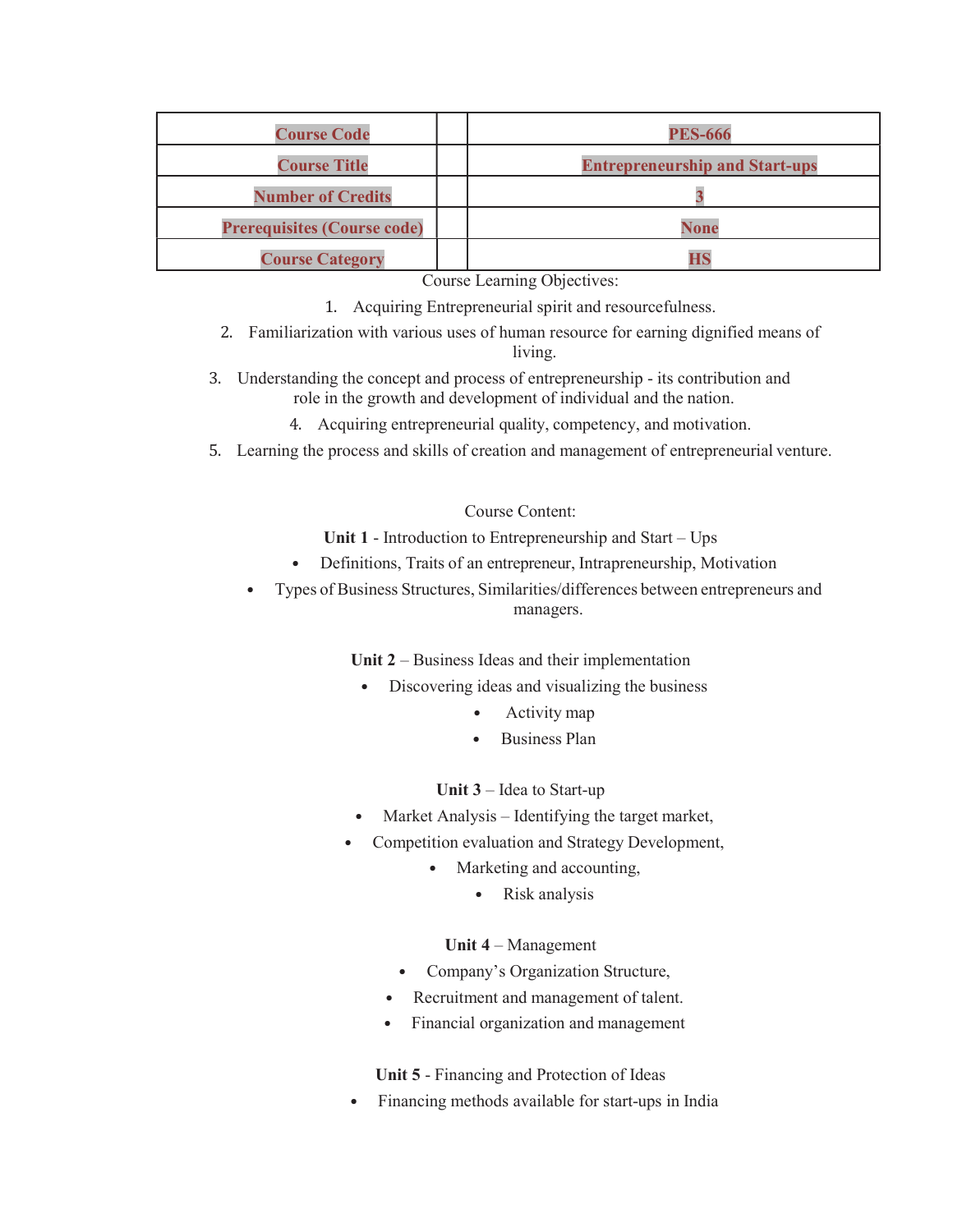• Communication of Ideas to potential investors – Investor Pitch

• Patenting and Licenses

Unit 6: Exit strategies for entrepreneurs, bankruptcy, and succession and harvesting strategy

Learning Outcome:

Upon completion of the course, the student will be able to demonstrate knowledge of the following topics:

1. Understanding the dynamic role of entrepreneurship and small businesses

- - 2. Organizing and Managing a Small Business
		- 3. Financial Planning and Control
		- 4. Forms of Ownership for Small Business
			- 5. Strategic Marketing Planning
		- 6. New Product or Service Development
			- 7. Business Plan Creation

| S.<br>No.        | <b>Title of Book</b>                                                                                                                                            | <b>Author</b>                                       | <b>Publication</b>                                                       |
|------------------|-----------------------------------------------------------------------------------------------------------------------------------------------------------------|-----------------------------------------------------|--------------------------------------------------------------------------|
| 1.               | The Startup Owner's<br><b>Manual: The Step-by-Step</b><br><b>Guide for Building a Great</b><br>Company                                                          | <b>Steve</b><br>Blank and<br><b>Bob Dorf</b>        | K & S Ranch<br>$ISBN - 978-$<br>0984999392                               |
| 2.               | <b>The Lean Startup: How</b><br><b>Today's Entre-preneurs Use</b><br><b>Continuous Innovation to</b><br><b>Create Radically Successful</b><br><b>Businesses</b> | <b>Eric Ries</b>                                    | Penguin UK<br>$ISBN - 978-$<br>0670921607                                |
| 3.               | <b>Demand: Creating What</b><br><b>People Love Before They</b><br><b>Know They Want It</b>                                                                      | Adrian J.<br><b>Slywotzky</b><br>with Karl<br>Weber | <b>Headline Book</b><br><b>Publishing</b><br>$ISBN - 978-$<br>0755388974 |
| $\overline{4}$ . | The Innovator's Dilemma:<br>The Revolu- tionary Book<br>That Will Change the Way<br><b>You Do Business</b>                                                      | Clayton M.<br><b>Chris-tensen</b>                   | <b>Harvard</b><br>business ISBN: 978-<br>142219602                       |

# SUGGESTED LEARNING RESOURCES:

# SUGGESTED SOFTWARE/LEARNING WEBSITES:

a. https://www.fundable.com/learn/resources/guides/startup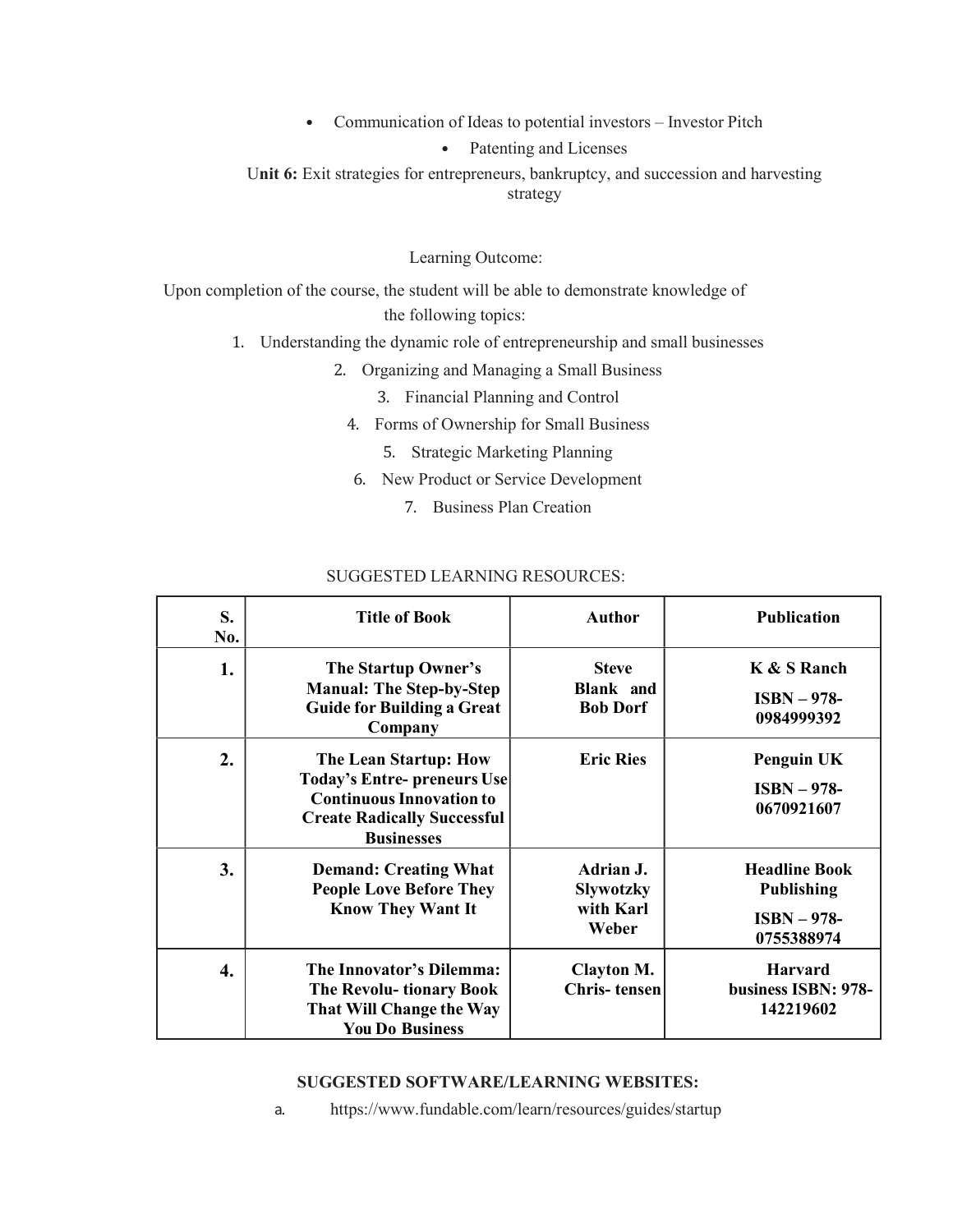- b. https://corporatefinanceinstitute.com/resources/knowledge/finance/corporatestructure/
	- c. https://www.finder.com/small-business-finance-tips
- d. https://www.profitbooks.net/funding-options-to-raise-startup-capital-for-your-business/

| <b>Course Code</b>                     | <b>PEO-062</b>                       |
|----------------------------------------|--------------------------------------|
| <b>Course Title</b>                    | <b>Renewable Energy Technologies</b> |
| <b>Number of Credits</b>               | (L: 3, T: 0, P: 0)                   |
| <b>Prerequisites (Course)</b><br>code) | NIL                                  |
| <b>Course Category</b>                 |                                      |

Course Learning Objectives:

The aim of this course is to help the student to attain the following industry identified competency through various teaching learning experiences:

• Maintain the renewable energy technology equipment.

# Course Contents:

# Unit – I Ocean Energy Technologies

Ocean energy map of India and its implications; Specification, Construction and working of the fol- lowing ocean energy technologies:

- Tidal power technologies
- Wave power technologies
- Marine current technologies
- Ocean Thermal Energy Conversion (OTEC) technologies

Unit – II Solar PV and Concentrated Solar Power Plants

- Solar Map of India: Global solar power radiation, Solar PV
- Concentrated Solar Power (CSP) plants, construction and working of: Power Tower, Parabolic

Trough, Parabolic Dish, Fresnel Reflectors

- Solar Photovoltaic (PV) power plant: components layout, construction, working.
	- Rooftop solar PV power system

Unit – III Large Wind Power Plants

Wind Map of India: Wind power density in watts per square meter, Lift and drag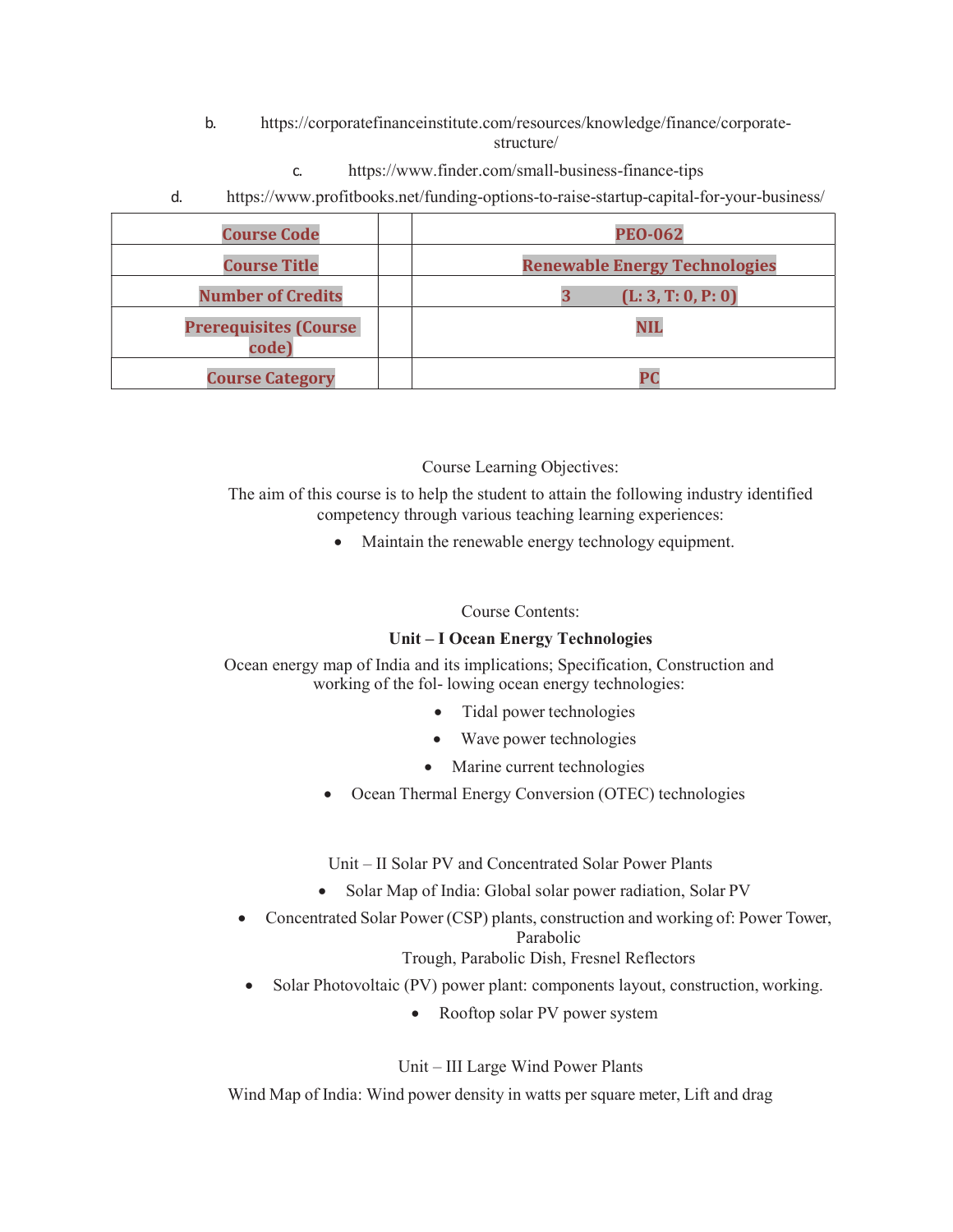principle; long path theory, Geared type wind power plants: components, layout and working, Direct drive type wind power plants: components, layout and working, Constant Speed Electric Generators: Squirrel Cage Induction Generators (SCIG), Wound Rotor Induction Generator (WRIG), Variable Speed Electric Generators: Doubly-fed induction generator (DFIG), wound rotor synchronous generator (WRSG), permanent magnet synchronous generator (PMSG).

#### Unit– IV Small Wind Turbines

- Horizontal axis small wind turbine: direct drive type, components and working.
	- Horizontal axis small wind turbine: geared type, components and working.
- Vertical axis small wind turbine: direct drive and geared, components and working.
- Types of towers and installation of small wind turbines on roof tops and open fields.
	- Electric generators used in small wind power plants.

•

## Unit– V Biomass-based Power Plants

 $\Box$  Properties of solid fuel for biomass power plants: bagasse, wood chips, rice husk, municipal waste.

- $\Box$  Properties of liquid and gaseous fuel for biomass power plants: Jatropha, biodiesel gobar gas.
	- $\Box$  Layout of a Bio-chemical based (e.g. biogas) power plant.
	- $\Box$  Layout of a Thermo-chemical based (e.g. Municipal waste) power plant.
		- $\Box$  Layout of a Agro-chemical based (e.g. bio-diesel) power plant.

#### Reference Books:

1. O.P. Gupta, Energy Technology, Khanna Publishing House, New Delhi

2. Neill, Simon P.; Hashemi, M. Reza: Fundamentals of Ocean Renewable Energy: Generating Electricity from the Sea, Academic Press, ISBN:978-0-12- 810448-4

- 3. David M. Buchla, Thomas E. Kissell, Thomas L. Floyd, Renewable Energy Systems, Pearson Education New Delhi , ISBN: 9789332586826,
- 4. Rachel, Sthuthi, Earnest, Joshua; -Wind Power Technologies, PHI Learning, New Delhi, ISBN: 978-93-88028-49- 3; E-book 978-93-88028-50-9
- 5. Deambi, Suneel: From Sunlight to Electricity: a practical handbook on solar photovoltaic ap- plication; TERI, New Delhi ISBN:9788179935736
- 6. Gipe, Paul: Wind Energy Basics, Chelsea Green Publishing Co; ISBN: 978-1603580304
- 7. Wizelius, Tore, Earnest, Joshua Wind Power Plants and Project Development, PHI Learning, New Delhi, ISBN:978-8120351660
- 8. Kothari, D.P. et aL: Renewable Energy Sources and Emerging Technologies, PHI Learning, New Delhi, ISBN: -978-81-203-4470-9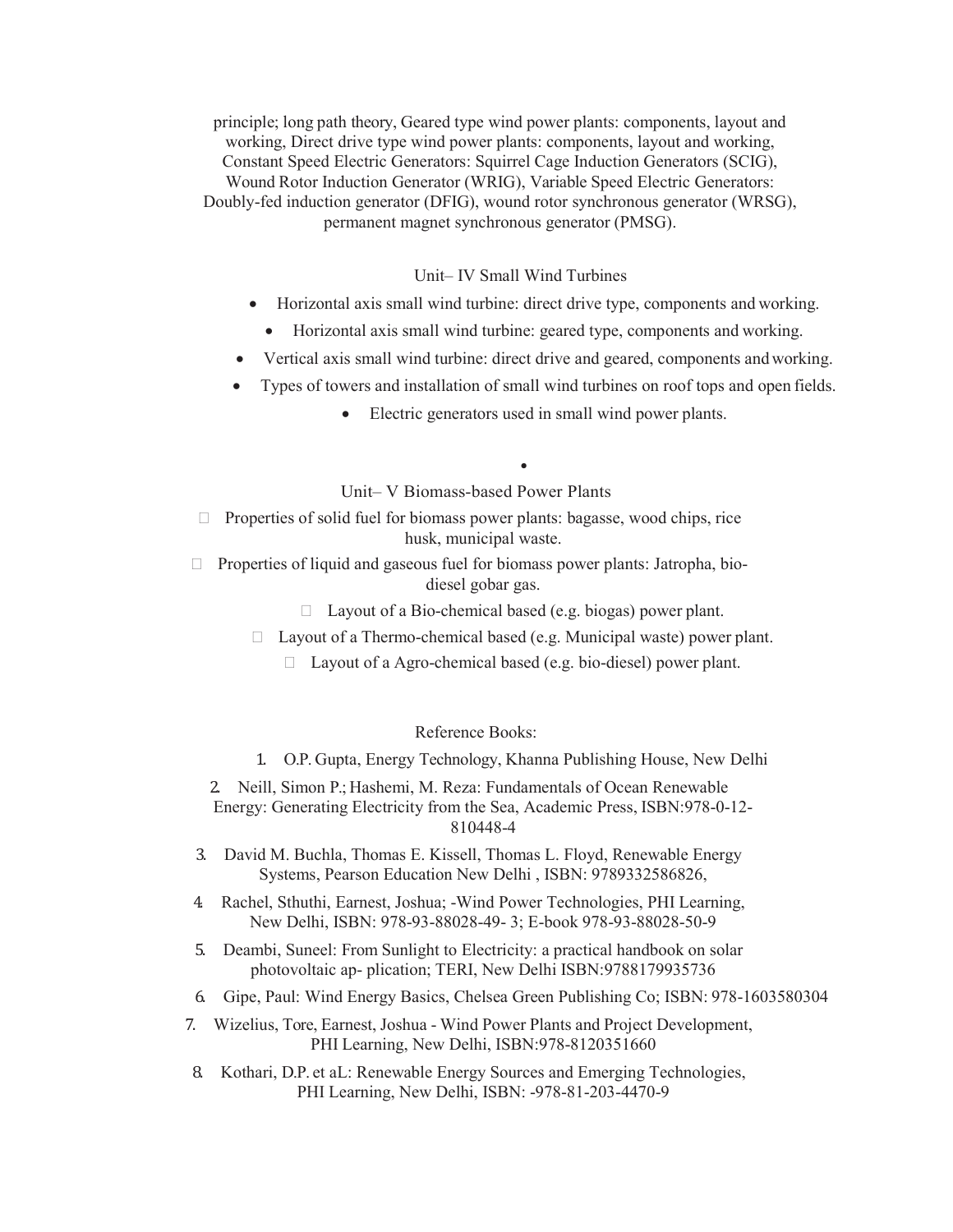# 9. Bhadra, S.N., Kastha, D., Banerjee, S, Wind Electrical Systems installation; Oxford University Press, New Delhi, ISBN: 9780195670936.

## Course Outcomes:

The theory, practical experiences and relevant soft skills associated with this course are to be taught and implemented, so that the student demonstrates the following industry oriented COs associated with the above mentioned competency:

- Maintain ocean thermal energy technologies
- Maintain the optimised working of solar PV and CS power plants.
	- Maintain the optimised working of large wind power plants
	- Maintain the optimised working of small wind turbines.

• Maintain the optimised working of biomass-based power plants.

| <b>Course Code</b>       | <b>POE-062</b>             |
|--------------------------|----------------------------|
| <b>Course Title</b>      | <b>Disaster Management</b> |
| <b>Number of Credits</b> | (L:3, T: 0, P: 0)          |
| <b>Prerequisites</b>     | <b>NIL</b>                 |
| <b>Course Category</b>   | OF                         |

Course Learning Objectives:

Following are the objectives of this course:

To learn about various types of natural and man-made disasters.

□ To know pre- and post-disaster management for some of the disasters.

To know about various information and organisations in disaster management in India.

 $\Box$  To get exposed to technological tools and their role in disaster management.

## Course Content:

## Unit – I: Understanding Disaster

Understanding the Concepts and definitions of Disaster, Hazard, Vulnerability, Risk, Capacity

– Disaster and Development, and disaster management.

Unit – II: Types, Trends, Causes, Consequences and Control of Disasters Geological Disasters (earthquakes, landslides, tsunami, mining); Hydro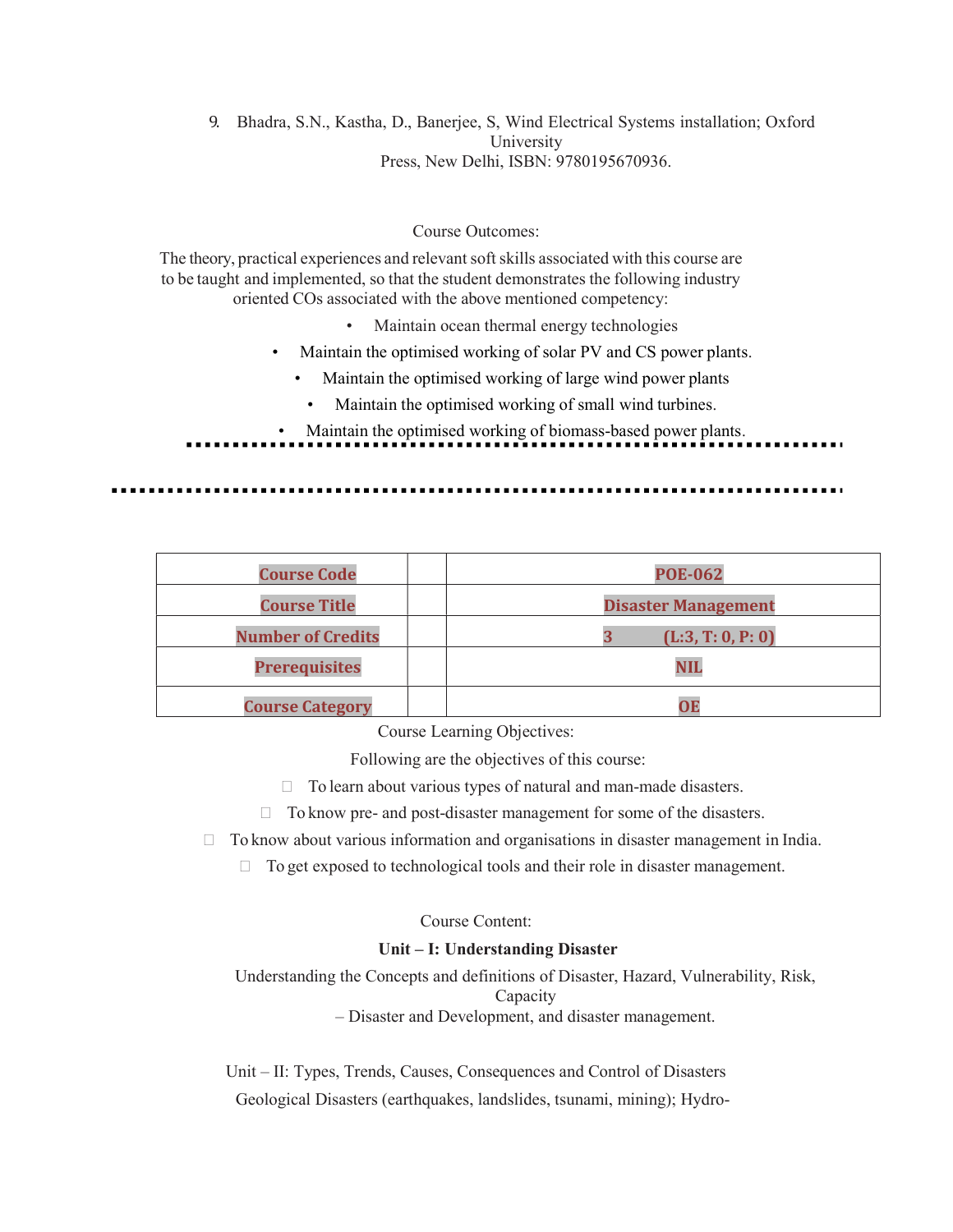Meteorological Di- sasters (floods, cyclones, lightning, thunder-storms, hail storms, avalanches, droughts, cold and heat waves) Biological Disasters (epidemics, pest attacks, forest fire);

Technological Disasters (chemical, industrial, radiological, nuclear) and Manmade Disasters (building collapse, rural and urban fire, road and rail accidents, nuclear, radiological, chemi- cals and biological disasters) Global Disaster Trends – Emerging Risks of Disasters – Climate Change and Urban Disasters.

Unit- III: Disaster Management Cycle and Framework

Disaster Management Cycle – Paradigm Shift in Disaster Management.

Pre-Disaster – Risk Assessment and Analysis, Risk Mapping, zonation and Microzonation, Prevention and Mitigation of Disasters, Early Warning System; Preparedness, Capacity De- velopment; Awareness.

During Disaster – Evacuation – Disaster Communication – Search and Rescue – Emergency Operation Centre – Incident Command System – Relief and Rehabilitation –

Post-disaster – Damage and Needs Assessment, Restoration of Critical Infrastructure – Early Recovery – Reconstruction and Redevelopment; IDNDR, Yokohama Stretegy, Hyogo Frame- work of Action.

Unit– IV: Disaster Management in India

Disaster Profile of India – Mega Disasters of India and Lessons Learnt.

Disaster Management Act 2005 – Institutional and Financial Mechanism,

National Policy on Disaster Management, National Guidelines and Plans on Disaster Manage- ment; Role of Government (local, state and national),Non-Government and Inter Governmen- tal Agencies

Unit– V: Applications of Science and Technology for Disaster Management

Geo-informatics in Disaster Management (RS, GIS, GPS and RS).

Disaster Communication System (Early Warning and Its Dissemination).

Land Use Planning and Development Regulations, Disaster Safe Designs and Constructions, Structural and Non Structural Mitigation of Disasters

S&T Institutions for Disaster Management in India

#### References

- 1. Publications of National Disaster Management Authority (NDMA) on Various Templates and Guidelines for Disaster Management
- 2. Bhandani, R. K., An overview on natural & man-made disasters and their reduction, CSIR, New Delhi
	- 3. Srivastava, H. N., and Gupta G. D., Management of Natural Disasters in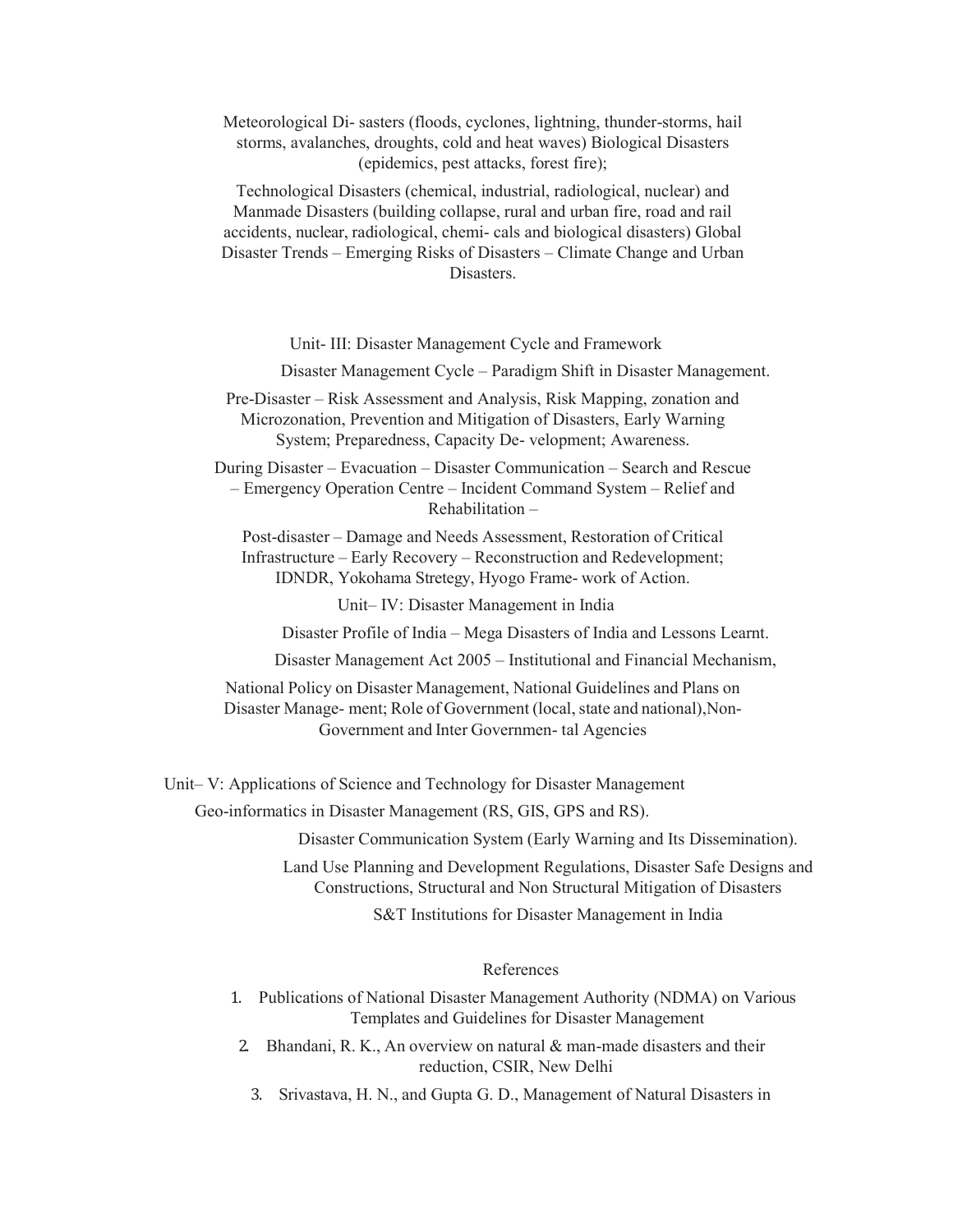developing countries, Daya Publishers, Delhi

- 4. Alexander, David, Natural Disasters, Kluwer Academic London
- 5. Ghosh, G. K., Disaster Management, A P H Publishing Corporation
- 6. Murthy, D. B. N., Disaster Management: Text & Case Studies, Deep & Deep Pvt. Ltd.

Course outcomes:

After competing this course, student will be:

- Acquainted with basic information on various types of disasters
- Knowing the precautions and awareness regarding various disasters
	- Decide first action to be taken under various disasters
- Familiarised with organisation in India which are dealing with disasters Able to select IT tools to help in disaster management

| <b>Course Code</b>                    | AUD-111             |
|---------------------------------------|---------------------|
| <b>Course Title</b>                   | Indian Constitution |
| Number of Credits                     | 0(L: 2, T:0; P:0)   |
| (Course code)<br><b>Prerequisites</b> | None                |
| <b>Course Category</b>                |                     |

Course Content

Unit 1 – The Constitution - Introduction

- The History of the Making of the Indian Constitution
- Preamble and the Basic Structure, and its interpretation
- Fundamental Rights and Duties and their interpretation
	- State Policy Principles

Unit 2 – Union Government

- Structure of the Indian Union
- President Role and Power